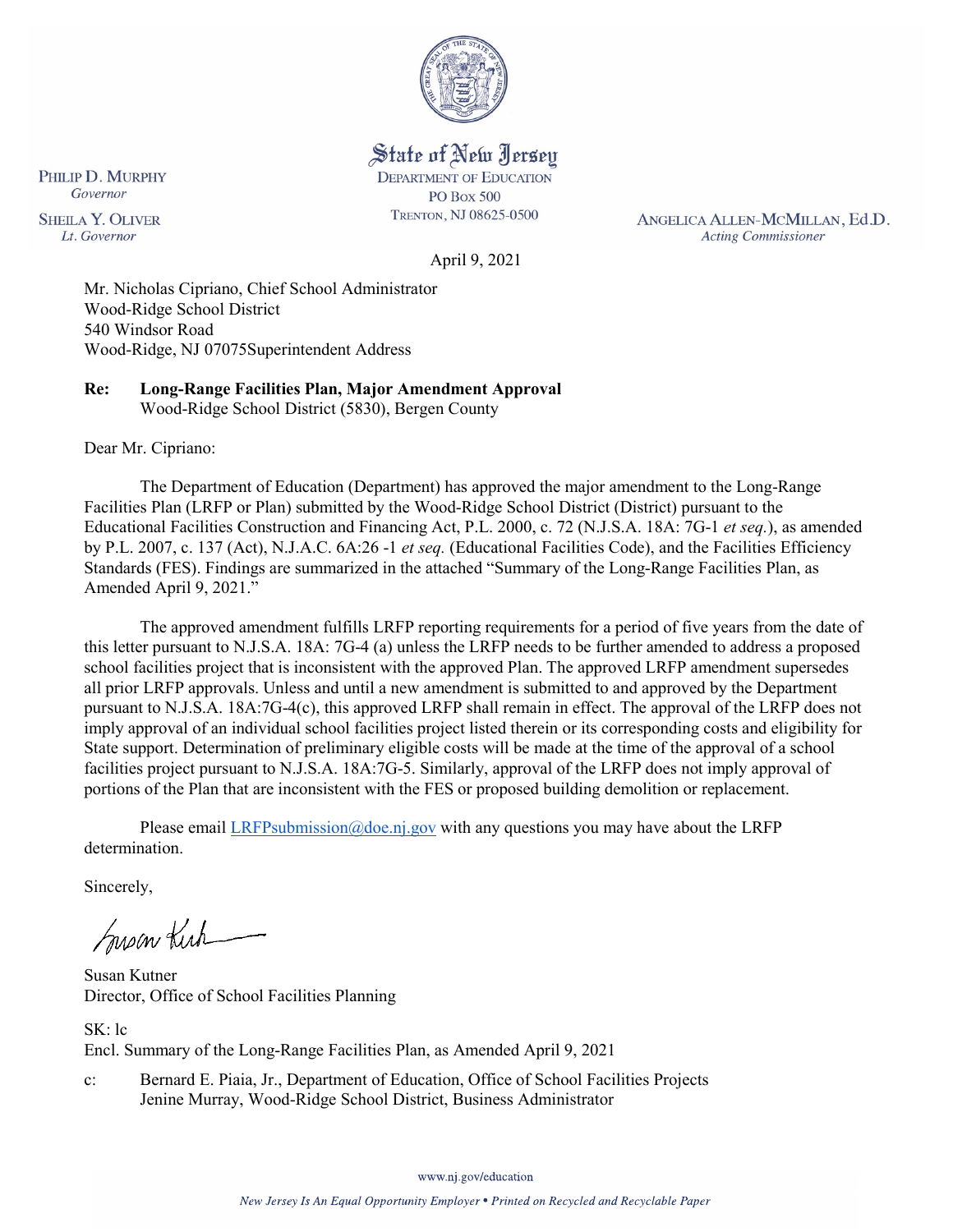# **Wood-Ridge School District (5830) Summary of the Long-Range Facilities Plan, as Amended April 9, 2021**

The Department of Education (Department) has completed its review of the major amendment to the Long-Range Facilities Plan (LRFP or Plan) submitted by the Wood-Ridge School District (District) pursuant to the Educational Facilities Construction and Financing Act, P.L. 2000, c. 72 (N.J.S.A. 18A: 7G-1 *et seq.*), as amended by P.L. 2007, c. 137 (Act), N.J.A.C. 6A:26-1 et seq. (Educational Facilities Code), and the Facilities Efficiency Standards (FES).

The following provides a summary of the District's approved amended LRFP. The summary is based on the standards set forth in the Act, the Educational Facilities Code, the FES, District-reported information in the Department's LRFP reporting system, and supporting documentation. The referenced reports in *italic* text are standard reports available on the Department's LRFP website.

### **1. Inventory Overview**

The District is classified as a Regular Operating District (ROD) for funding purposes. It provides services for students in grades PK-12.

The District identified existing and proposed schools, sites, buildings, rooms, and site amenities in its LRFP. Table 1 lists the number of existing and proposed district schools, sites, and buildings. Detailed information can be found in the *School Asset Inventory Report* and the *Site Asset Inventory Report.*

**As directed by the Department, school facilities projects that have received initial approval by the Department and have been approved by the voters, if applicable, are represented as "existing" in the LRFP.** Approved projects that include new construction and/or the reconfiguration/reassignment of existing program space are as follows: n/a.

| Category                                     | <b>Existing</b> | <b>Proposed</b> |
|----------------------------------------------|-----------------|-----------------|
| Number of Schools (assigned DOE school code) |                 |                 |
| Number of School Buildings <sup>1</sup>      |                 |                 |
| Number of Non-School Buildings <sup>2</sup>  |                 |                 |
| Number of Vacant Buildings                   |                 |                 |
| Number of Sites                              |                 |                 |

#### **Table 1: Number of Schools, School Buildings, and Sites**

Based on the existing facilities inventory submitted by the District:

- Schools using leased buildings (short or long-term): Wood-Ridge Intermediate (300)
- Schools using temporary classroom units (TCUs), excluding TCUs supporting construction: n/a
- Vacant/unassigned school buildings:  $n/a$

 $\overline{a}$ 

<span id="page-1-1"></span><span id="page-1-0"></span>*<sup>1</sup>* Includes district-owned buildings and long-term leases serving students in district-operated programs

<sup>&</sup>lt;sup>2</sup> Includes occupied district-owned buildings not associated with a school, such as administrative buildings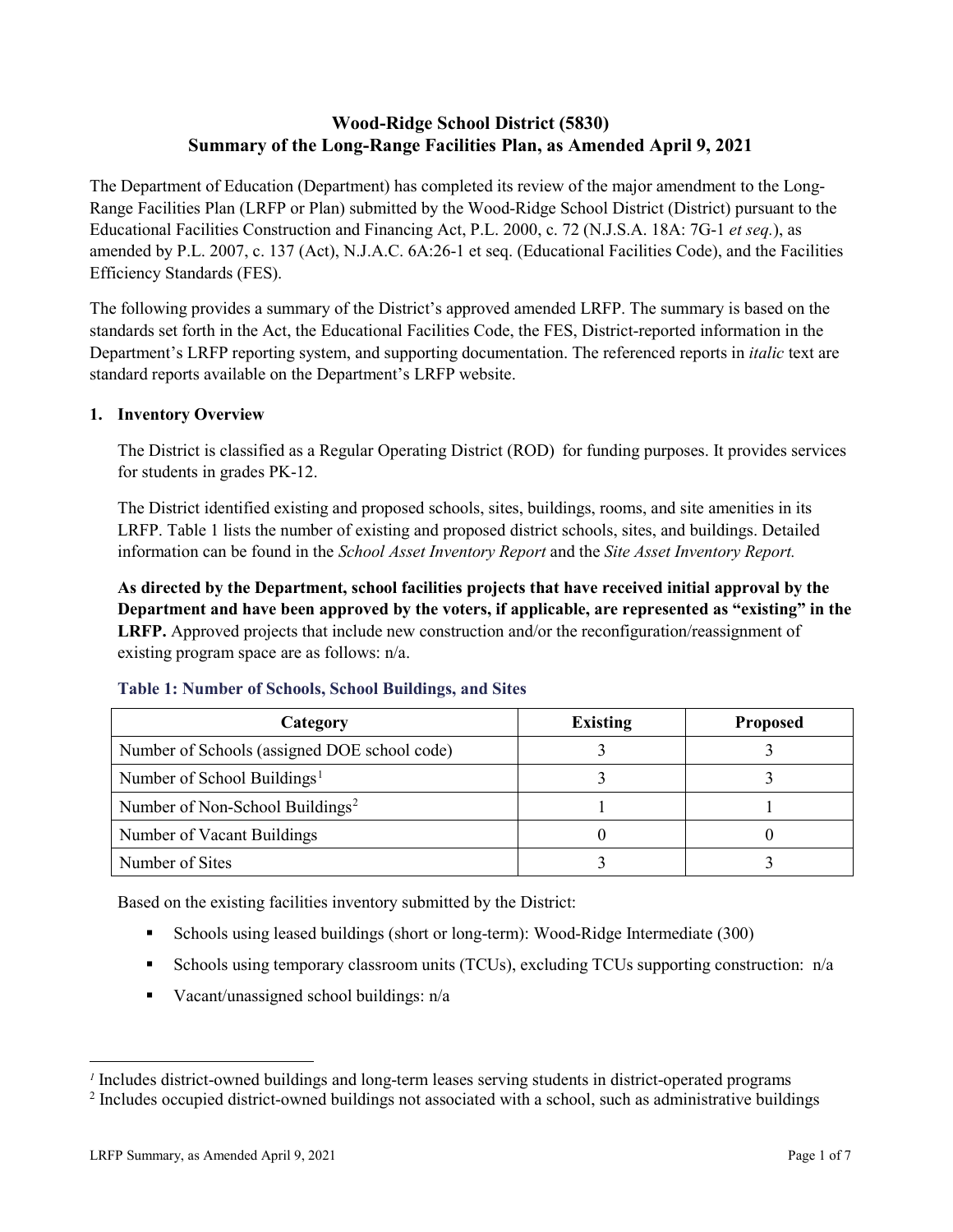Findings:

The Department has determined that the proposed inventory is adequate for approval of the District's LRFP amendment. However, the LRFP determination does not imply approval of an individual school facilities project listed within the LRFP; the District must submit individual project applications for project approval.

# **2. District Enrollments**

The District determined the number of students, or "proposed enrollments," to be accommodated for LRFP planning purposes on a district-wide basis and in each school.

The Department minimally requires the submission of a standard cohort-survival projection using historic enrollment data from the Application for School State Aid (ASSA) or NJ Smart. The cohort-survival method projection method forecasts future students based upon the survival of the existing student population as it moves from grade to grade. A survival ratio of less than 1.00 indicates a loss of students, while a survival ratio of more than 1.00 indicates the class size is increasing. For example, if a survival ratio tracking first to second grade is computed to be 1.05, the grade size is increasing by 5% from one year to the next. The cohort-survival projection methodology works well for communities with stable demographic conditions. Atypical events impacting housing or enrollments, such as an economic downturn that halts new housing construction or the opening of a charter or private school, typically makes a cohort-survival projection less reliable.

### **Proposed enrollments are based on a standard cohort-survival enrollment projection.**

Adequate supporting documentation was submitted to the Department to justify the proposed enrollments. Table 2 provides a comparison of existing and projected enrollments. All totals include special education students.

|                              | <b>Existing Enrollments</b> | <b>District Proposed Enrollments</b> |
|------------------------------|-----------------------------|--------------------------------------|
| <b>Grades</b>                | 2019-2020                   | 2023-2024                            |
| PK (excl. private providers) | 28                          | 50                                   |
| Grades K to 5                | 539                         | 812                                  |
| Grades 6 to 8                | 257                         | 225                                  |
| Grades 9 to 12               | 402                         | 293                                  |
| <b>Totals PK to 12</b>       | 1,226                       | 1,380                                |

# **Table 2: Enrollments**

Findings:

The Department has determined the District's proposed enrollments to be acceptable for approval of the District's LRFP amendment. The Department will require a current enrollment projection at the time an application for a school facilities project is submitted incorporating the District's most recent enrollments in order to verify that the LRFP's planned capacity is appropriate for the updated enrollments.

# **3. District Practices Capacity**

Based on information provided in the room inventories, District Practices Capacity was calculated for each school building to determine whether adequate capacity is proposed for the projected enrollments based on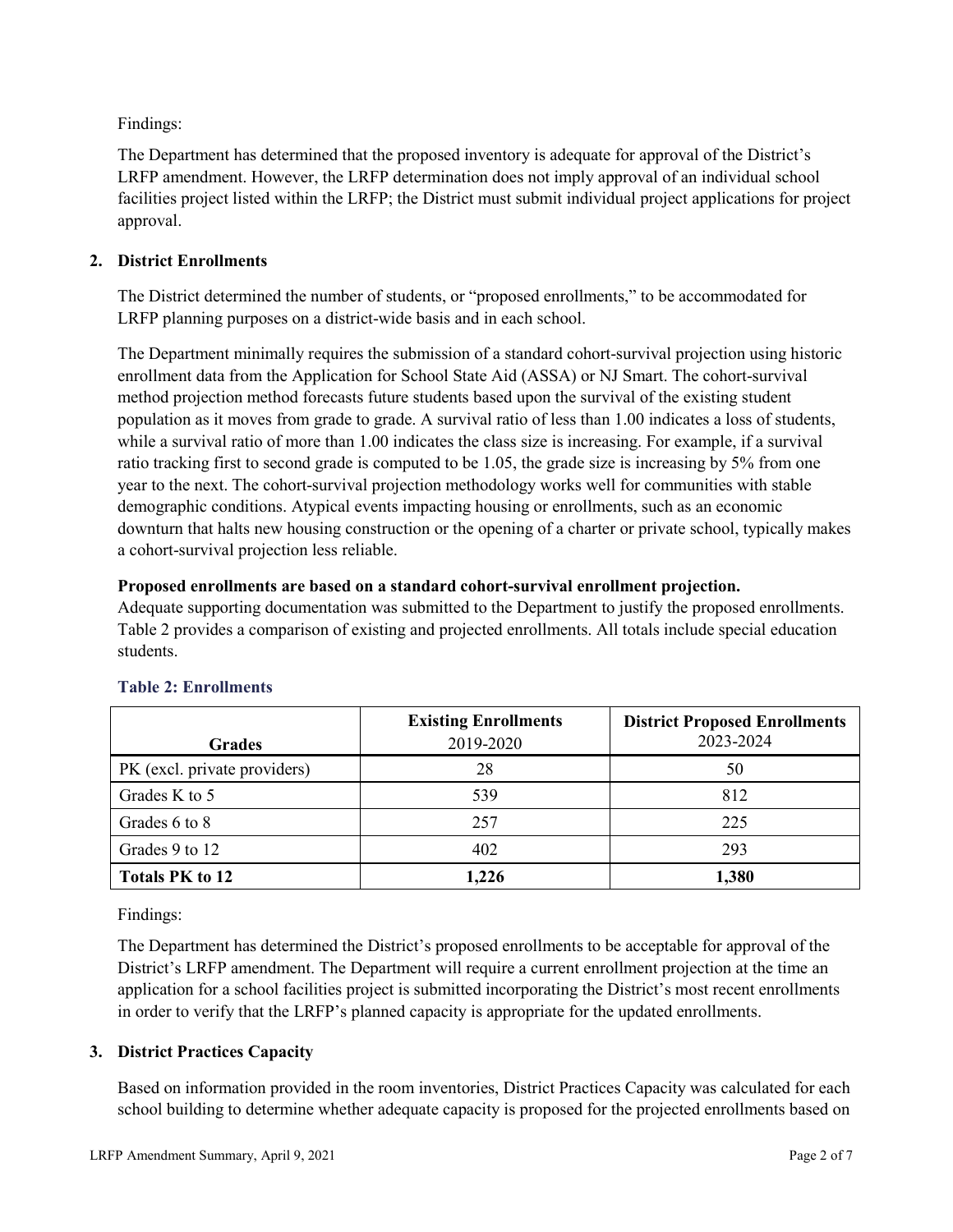district scheduling and class size practices. The capacity totals assume instructional buildings can be fully utilized regardless of school sending areas, transportation, and other operational issues. The calculations only consider district-owned buildings and long-term leases; short term leases and temporary buildings are excluded. **A capacity utilization factor of 90% for classrooms serving grades K-8 and 85% for classrooms serving grades 9-12 is applied in accordance with the FES.** No capacity utilization factor is applied to preschool classrooms.

In certain cases, districts may achieve adequate District Practices Capacity to accommodate enrollments but provide inadequate square feet per student in accordance with the FES, resulting in educational adequacy issues and "Unhoused Students." Unhoused students are considered in the "Functional Capacity" calculations used to determine potential State support for school facilities projects and are analyzed in Section 4.

Table 3 provides a summary of proposed enrollments and existing and proposed District-wide capacities. Detailed information can be found in the LRFP website reports titled *FES and District Practices Capacity Report, Existing Rooms Inventory Report, and Proposed Rooms Inventory Report.*

| <b>Grades</b>              | <b>Proposed</b><br><b>Enrollments</b> | <b>Existing</b><br><b>District</b><br><b>Practices</b><br>Capacity | <b>Existing</b><br>Deviation* | <b>Proposed</b><br><b>District</b><br><b>Practices</b><br>Capacity | <b>Proposed</b><br>Deviation* |
|----------------------------|---------------------------------------|--------------------------------------------------------------------|-------------------------------|--------------------------------------------------------------------|-------------------------------|
| Elementary ( $PK$ to 5)    | 862                                   | 617.60                                                             | $-244.40$                     | 855.20                                                             | $-6.80$                       |
| Middle $(6 \text{ to } 8)$ | 225                                   | 221.00                                                             | $-4.00$                       | 221.00                                                             | $-4.00$                       |
| High $(9 \text{ to } 12)$  | 293                                   | 287.80                                                             | $-5.20$                       | 287.80                                                             | $-5.20$                       |
| <b>District Totals</b>     | 1,380                                 | 1,126.40                                                           | $-253.60$                     | 1,364.00                                                           | $-16.00$                      |

# **Table 3: District Practices Capacity Analysis**

*\* Positive numbers signify surplus capacity; negative numbers signify inadequate capacity. Negative values for District Practices capacity are acceptable for approval if proposed enrollments do not exceed 100% capacity utilization.*

Considerations:

- Based on the proposed enrollments and existing room inventories, the District is projected to have inadequate capacity for the following grade groups, assuming all school buildings can be fully utilized: PK-5
- Adequate justification has been provided by the District if the proposed capacity for a school significantly deviates from the proposed enrollments. Generally, surplus capacity is acceptable for LRFP approval if additional capacity is not proposed through new construction.

# Findings:

The Department has determined that proposed District capacity, in accordance with the proposed enrollments, is adequate for approval of the District's LRFP amendment. The Department will require a current enrollment projection at the time an application for a school facilities project is submitted, incorporating the District's most recent Fall Enrollment Report, in order to verify that the LRFP's planned capacity meets the District's updated enrollments.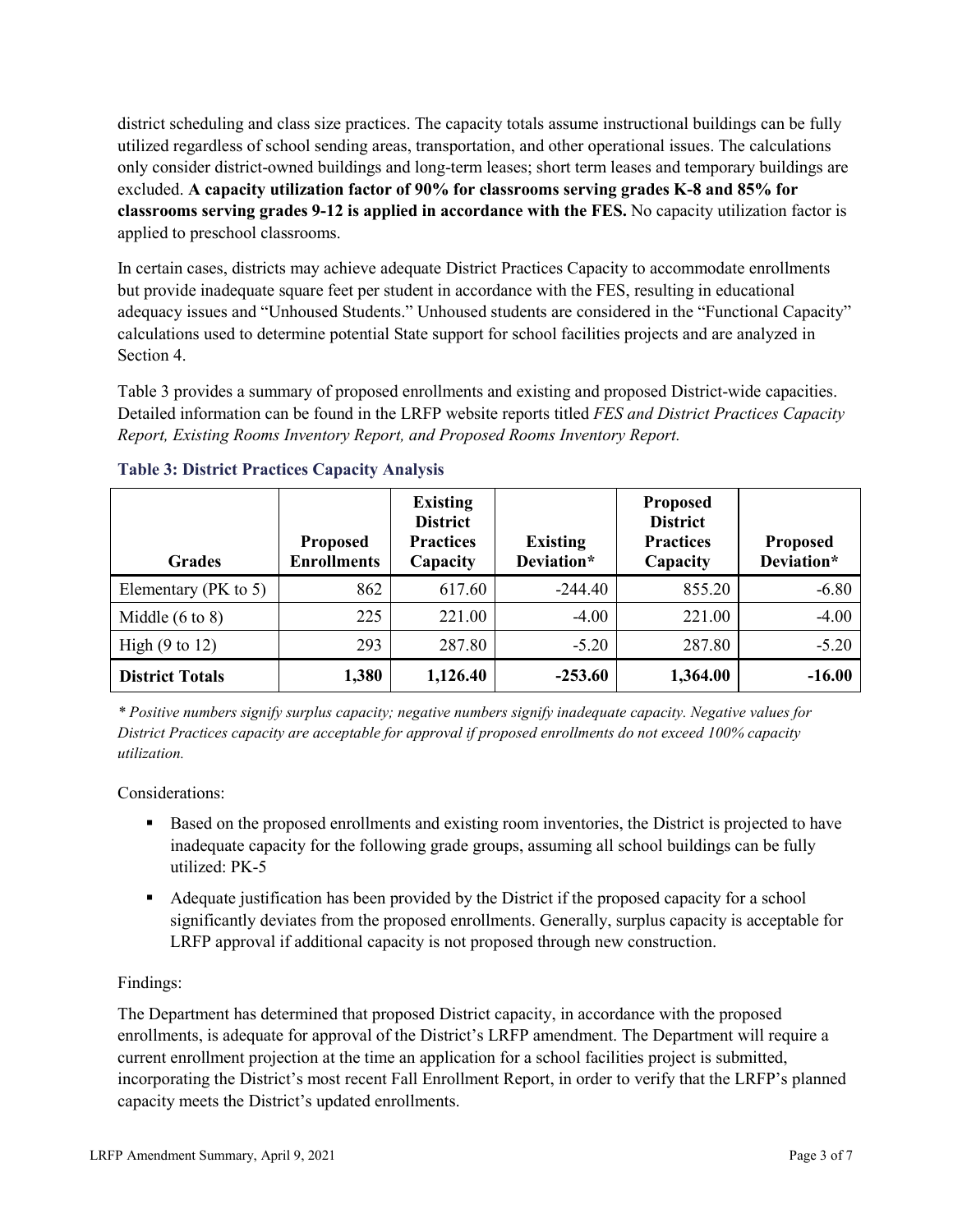### **4. New Construction Funding Eligibility**

*Functional Capacity* was calculated and compared to the proposed enrollments to provide a **preliminary estimate** of Unhoused Students and new construction funding eligibility. **A final determination will be made at the time of project application approval.**

*Functional Capacity* is the adjusted gross square footage of a school building *(total gross square feet minus excluded space)* divided by the minimum area allowance per full-time equivalent student for the grade level contained therein. *Unhoused Students* is the number of students projected to be enrolled in the District that exceeds the Functional Capacity of the District's schools pursuant to N.J.A.C. 6A:26-2.2(c). *Excluded Square Feet* includes (1) square footage exceeding the FES for any pre-kindergarten, kindergarten, general education, or self-contained special education classroom; (2) grossing factor square footage *(corridors, stairs, mechanical rooms, etc.)* that exceeds the FES allowance, and (3) square feet proposed to be demolished or discontinued from use. Excluded square feet may be revised during the review process for individual school facilities projects.

Table 4 provides a preliminary assessment of the Functional Capacity, Unhoused Students, and Estimated Maximum Approved Area for Unhoused Students for each FES grade group. The calculations exclude temporary facilities and short-term leased buildings. School buildings proposed for whole or partial demolition or reassignment to a non-school use are excluded from the calculations pending project application review. If a building is proposed to be reassigned to a different school, the square footage is applied to the proposed grades after reassignment. Buildings that are not assigned to a school are excluded from the calculations. In addition, only preschool students eligible for state funding (former ECPA students) are included. Detailed information concerning the calculations can be found in the *Functional Capacity and Unhoused Students Report* and the *Excluded Square Footage Report.*

| Category                                     | PK/K to 5 | 6 to 8 | 9 to 12  | <b>Total</b> |
|----------------------------------------------|-----------|--------|----------|--------------|
| Eligible PK /K-12 Proposed Enrollments       | 862       | 225    | 293      |              |
| FES Area Allowance (SF/student)              | 125.00    | 134.00 | 151.00   |              |
| <b>Prior to Completion of Proposed Work:</b> |           |        |          |              |
| <b>Existing Gross Square Feet</b>            | 86,939    | 38,540 | 50,187   | 175,666      |
| <b>Adjusted Gross Square Feet</b>            | 77,750    | 37,324 | 48,605   | 163,679      |
| <b>Adjusted Functional Capacity</b>          | 622.00    | 259.89 | 338.44   |              |
| <b>Unhoused Students</b>                     | 240.00    | 0.00   | 0.00     |              |
| Est. Max. Area for Unhoused Students         | 30,000.00 | 0.00   | 0.00     |              |
| <b>After Completion of Proposed Work:</b>    |           |        |          |              |
| Gross Square Feet                            | 106,139   | 38,540 | 50,187   | 194,866      |
| New Gross Square Feet                        | 19,200    | 0      | $\theta$ | 19,200       |
| <b>Adjusted Gross Square Feet</b>            | 96,950    | 37,324 | 48,605   | 182,879      |
| <b>Functional Capacity</b>                   | 775.60    | 259.89 | 338.44   |              |
| <b>Unhoused Students after Construction</b>  | 86.40     | 0.00   | 0.00     |              |
| Est. Max. Area Remaining                     | 10,800.00 | 0.00   | 0.00     |              |

#### **Table 4: Estimated Maximum Approved Area for Unhoused Students**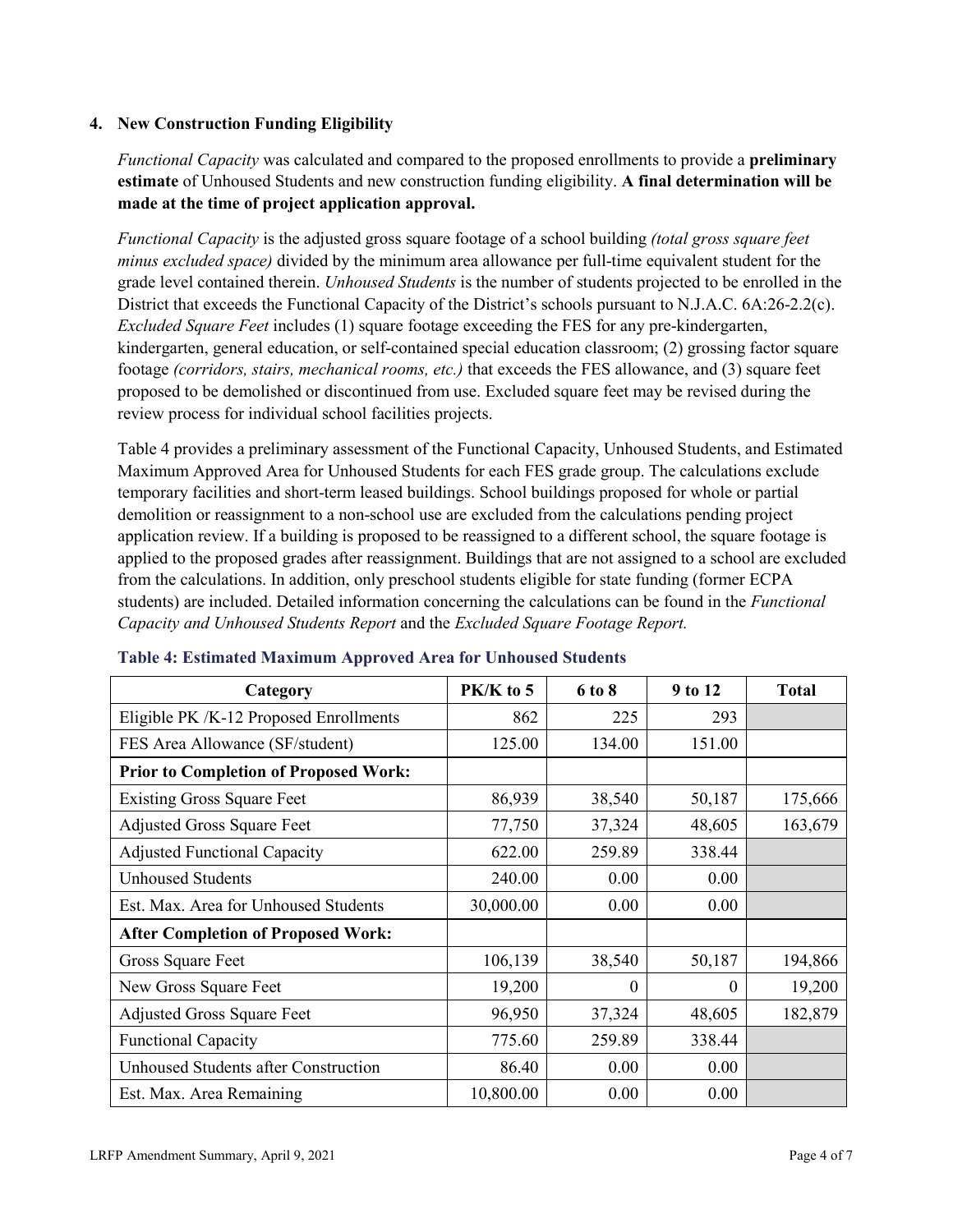Facilities used for non-instructional or non-educational purposes are ineligible for State support under the Act. However, projects for such facilities shall be reviewed by the Department to determine whether they are consistent with the District's LRFP and whether the facility, if it is to house students (full or part time) conforms to educational adequacy requirements. These projects shall conform to all applicable statutes and regulations.

Estimated costs represented in the LRFP by the District are for capital planning purposes only. The estimates are not intended to represent preliminary eligible costs or final eligible costs of approved school facilities projects.

Considerations:

- The District does not have approved projects pending completion, as noted in Section 1, that impact the Functional Capacity calculations.
- **The Functional Capacity calculations** *exclude* square feet proposed for demolition or discontinuation for the following FES grade groups and school buildings pending a feasibility study and project review: n/a.
- Based on the preliminary assessment, the District has Unhoused Students prior to the completion of proposed work for the following FES grade groups: PK-5.
- New construction is proposed for the following FES grade groups: PK-5.
- Proposed new construction exceeds the estimated maximum area allowance for Unhoused Students prior to the completion of the proposed work for the following grade groups: n/a.
- The District, based on the preliminary LRFP assessment, will have Unhoused Students after completion of the proposed LRFP work. If the District is projected to have Unhoused Students, adequate justification has been provided to confirm educational adequacy in accordance with Section 6 of this determination.

# Findings:

Functional Capacity and Unhoused Students calculated in the LRFP are preliminary estimates. Preliminary Eligible Costs (PEC) and Final Eligible Costs (FEC) will be included in the review process for specific school facilities projects. A feasibility study undertaken by the District is required if building demolition or replacement is proposed per N.J.A.C. 6A:26-2.3(b)(10).

# **5. Proposed Work**

The District assessed program space, capacity, and physical plant deficiencies to determine corrective actions. Capital maintenance, or *"system actions,"* address physical plant deficiencies due to operational, building code, and /or life cycle issues. Inventory changes, or *"inventory actions,*" add, alter, or eliminate sites, site amenities, buildings, and/or rooms.

The Act (N.J.S.A. 18A:7G-7b) provides that all school facilities shall be deemed suitable for rehabilitation unless a pre-construction evaluation undertaken by the District demonstrates to the satisfaction of the Commissioner that the structure might pose a risk to the safety of the occupants even after rehabilitation or that rehabilitation is not cost-effective. Pursuant to N.J.A.C. 6A:26-2.3(b)(10), the Commissioner may identify school facilities for which new construction is proposed in lieu of rehabilitation for which it appears from the information presented that new construction is justified, provided, however, that for such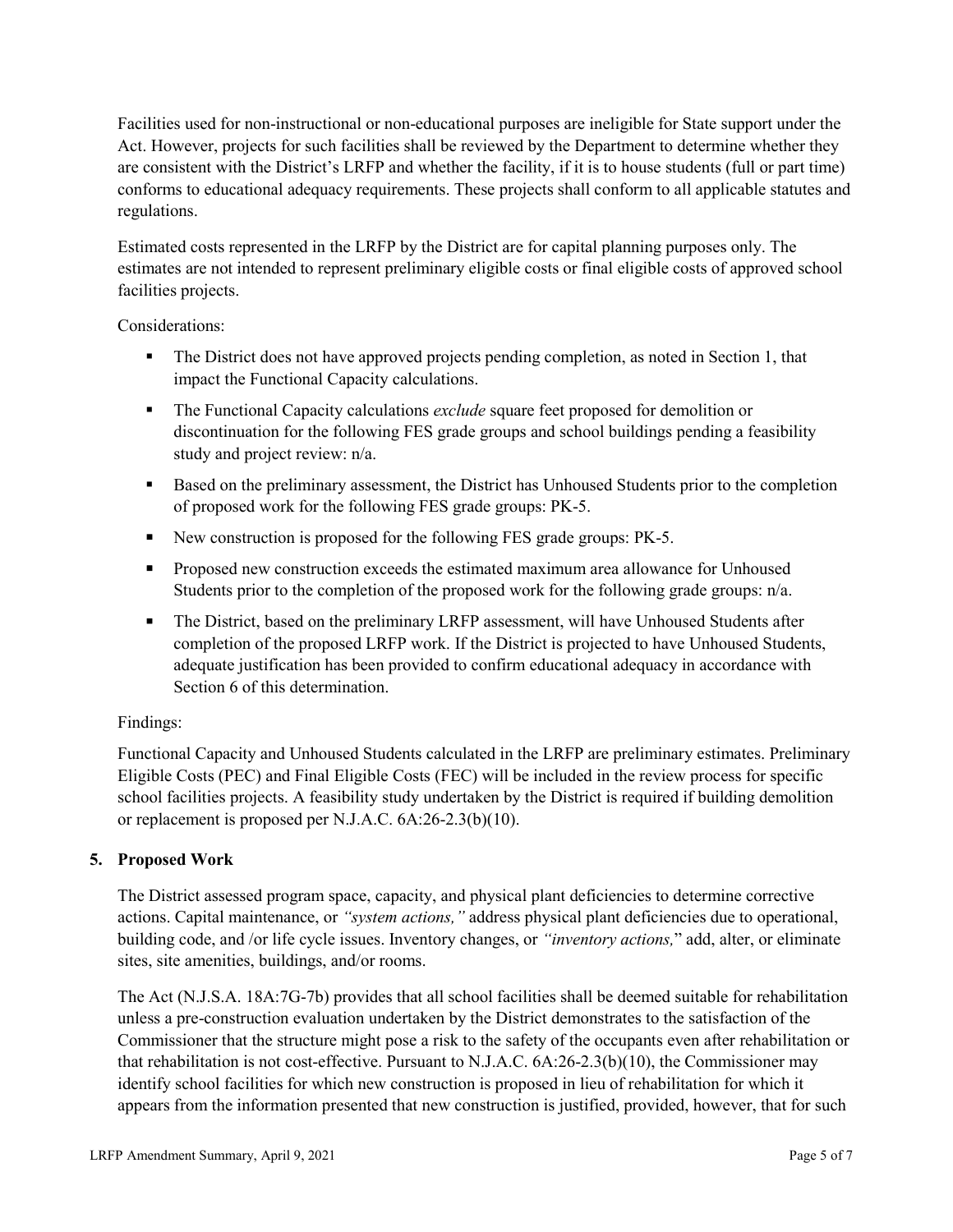school facilities so identified, the District must submit a feasibility study as part of the application for the specific school facilities project. The cost of each proposed building replacement is compared to the cost of additions or rehabilitation required to eliminate health and safety deficiencies and to achieve the District's programmatic model.

Table 5 lists the scope of work proposed for each school based on the building(s) serving their student population. Proposed inventory changes are described in the LRFP website reports titled *"School Asset Inventory Report and "Proposed Room Inventory Report."* Information concerning proposed systems work, or capital maintenance can be found in the "LRFP Systems Action Summary Report."

With the completion of the proposed work, the following schools are proposed to be eliminated:  $n/a$ ; the following schools are proposed to be added: n/a.

| <b>Proposed Scope of Work</b>                                                                  | <b>Applicable Schools</b>                                |
|------------------------------------------------------------------------------------------------|----------------------------------------------------------|
| <b>Renovation only</b> (no new construction)                                                   |                                                          |
| System actions only (no inventory actions)                                                     | Wood-Ridge Intermediate (300), Wood-<br>Ridge High (050) |
| Existing inventory actions only (no systems actions)                                           | n/a                                                      |
| Systems and inventory changes                                                                  | n/a                                                      |
| <b>New construction</b>                                                                        |                                                          |
| Building addition only (no systems actions)                                                    | n/a                                                      |
| Renovation and building addition (system, existing<br>inventory, and new construction actions) | Catherine E. Doyle (060)                                 |
| New building on existing site.                                                                 | n/a                                                      |
| New building on new or expanded site                                                           | n/a                                                      |
| Site and building disposal (in addition to above scopes)                                       |                                                          |
| Partial building demolition                                                                    | n/a                                                      |
| Whole building demolition                                                                      | n/a                                                      |
| Site and building disposal or discontinuation of use                                           | n/a                                                      |

#### **Table 5: School Building Scope of Work**

Findings:

The Department has determined that the proposed work is adequate for approval of the District's LRFP amendment. However, Department approval of proposed work in the LRFP does not imply the District may proceed with a school facilities project. The District must submit individual project applications with cost estimates for Department project approval. Both school facilities project approval and other capital project review require consistency with the District's approved LRFP.

# **6. Proposed Room Inventories and the Facilities Efficiency Standards**

The District's proposed school buildings were evaluated to assess general educational adequacy in terms of compliance with the FES area allowance pursuant to N.J.A.C. 6A:26-2.2 and 2.3.